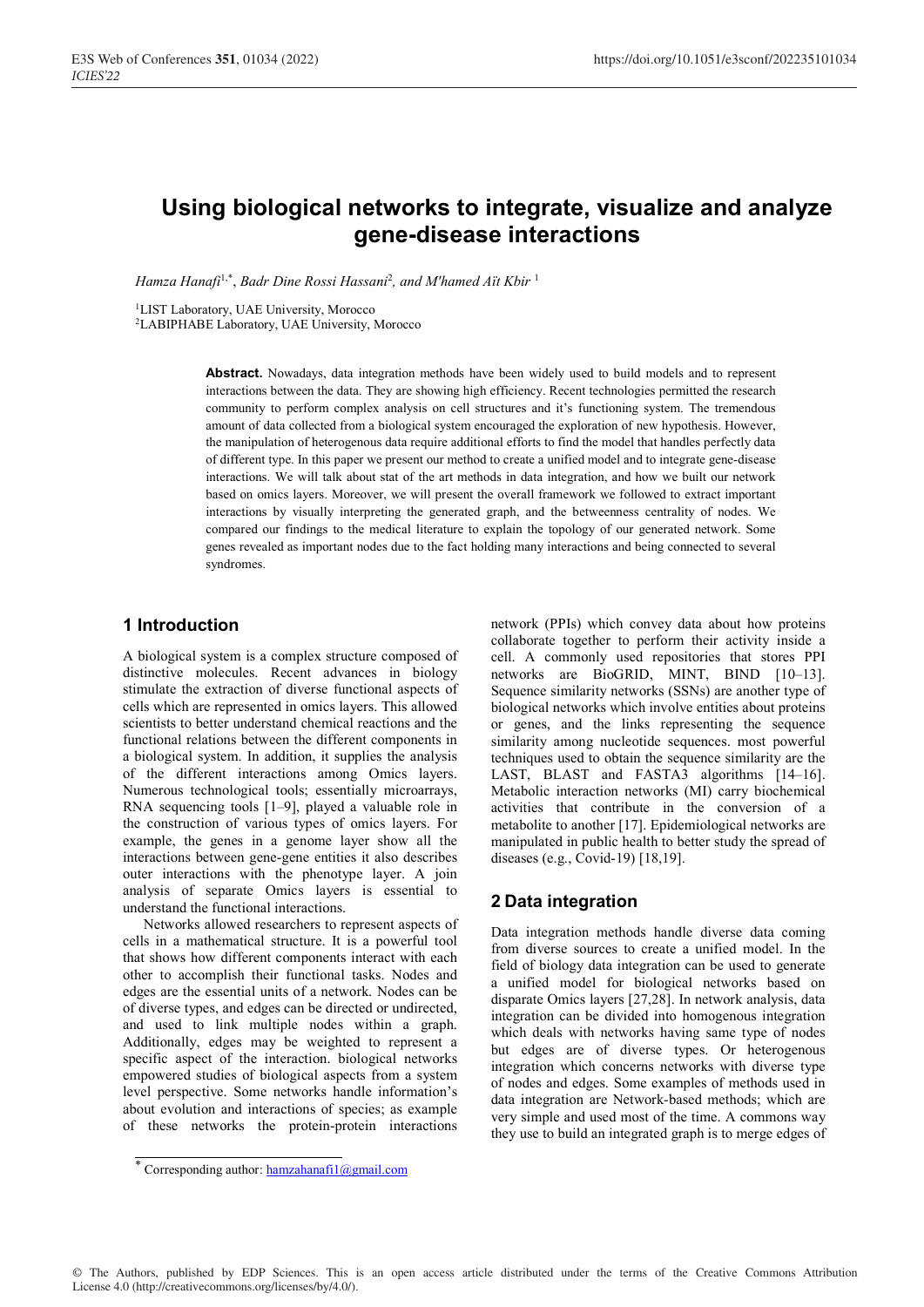all networks to the same set on nodes [20]. Other approaches rely on the adjacency matrix; by creating a weighted sum of the adjacency matrix of the wanted networks. Bayesian networks methods are founded on the concept of probabilities and graph theory; usually entities are random variables while the links are directed and show conditional probabilities among the variables [21]. Kernel based methods which are more sophisticated and complex. They go to the category of machine learning approaches and represent the data to a feature space to be then represented by a kernel matrix [22].

Our methodology relies on network-based methods to construct an integrated network. Figure 1 shows the overall framework we followed. We first inferred our data from different public data sources manly DisGeNET database, we oriented our data collection to sources containing curated human genes and variant disease interactions. In addition, the DisGeNET database offers some useful metrics about gene-disease interactions; such as scoring the interactions based on their evidence level, which enables ranking the interactions from strong to weak associations. The computed score is calculated for (GDA) gene-disease association as well as (VDA) variant disease association. We then represented the mined data into two Omics layers which are genomic layer and disease layer. The genomic layer shows all the characteristics of genes. It identifies the functional aspects of a gene alongside its relationships with other genes and diseases. The disease layer identifies phenotypes of a disease together with its linked diseases.

To build an integrated network that shows the interactions between genes and diseases we relied on the standard identifiers available in the public data sources to correctly map the data. Additionally the biodb.jp helped us to find the hyperlink among major biological databases when no identifier is found.

**Fig. 1.** Overall framework we followed to build Gene-Disease interactions graph.



# **3 Biological graph representation**

There is several metrics of a graph that play an important role to better understand the data. Measures such as: the degree of a node, the distance between entities, and clustering coefficient can provide new insights and help researchers to make new hypothesis. For example, nodes with a higher degree connection should be given higher attention and be more studied in particular. Likewise, the diseases related to multiple genes may indicate a potential interaction between those genes. The topology of a network interests several measures; mainly node degree, centrality, betweenness, cluster coefficient, and shortest path. Additionally, the modularity which deals with the identification of clusters that may denotes molecules functionally linked to perform a certain task.

Graph algorithms are analytical tools used to analyze the interactions and establish the strength between entities that we manipulate. They also enable a pairwise relationship among the entities and the structural characteristics of a graph. In our work we have used the vis.js network javascript library (https://visjs.org/). It is a powerful tool to render a network for up to a few thousand nodes and edges. It handles a large amount of dynamic data, and facilitate the interaction and the manipulation of the data. The visualization supports custom shapes, styles, colors, sizes, and images when rendering a network. It also supports clustering to handle a large number of nodes, Moreover, it supplies APIs (Application Programming Interface) to handle the data with its hierarchical positioning. The network will use a force-directed drawing algorithm, named Kamada Kawai for initial layout. Its aim is to place the entities of a network in a dimensional space in a manner that all links are of more or less equal length, and there are as few crossing edges as possible. We interested to path analysis to establish the shortest distance between two nodes, and to connectivity analysis which helps to determine the strength of interconnected nodes; additionally, centrality analysis which helps to estimate the importance of a present node within the graph and its connectivity to others. This helps understand the most influential node and the connection it accesses.

# **4 Results and discussion**

We've been able to collect a set of interactions between genes and diseases from public databases mainly DisGeNET. It stores curated human being gene-disease interactions. The process of collection stores the mined data into different Omics layers based on their type and structure. Then the interactions from each layer are mapped into a single set of nodes to create our genedisease interactions; which we named GDI graph.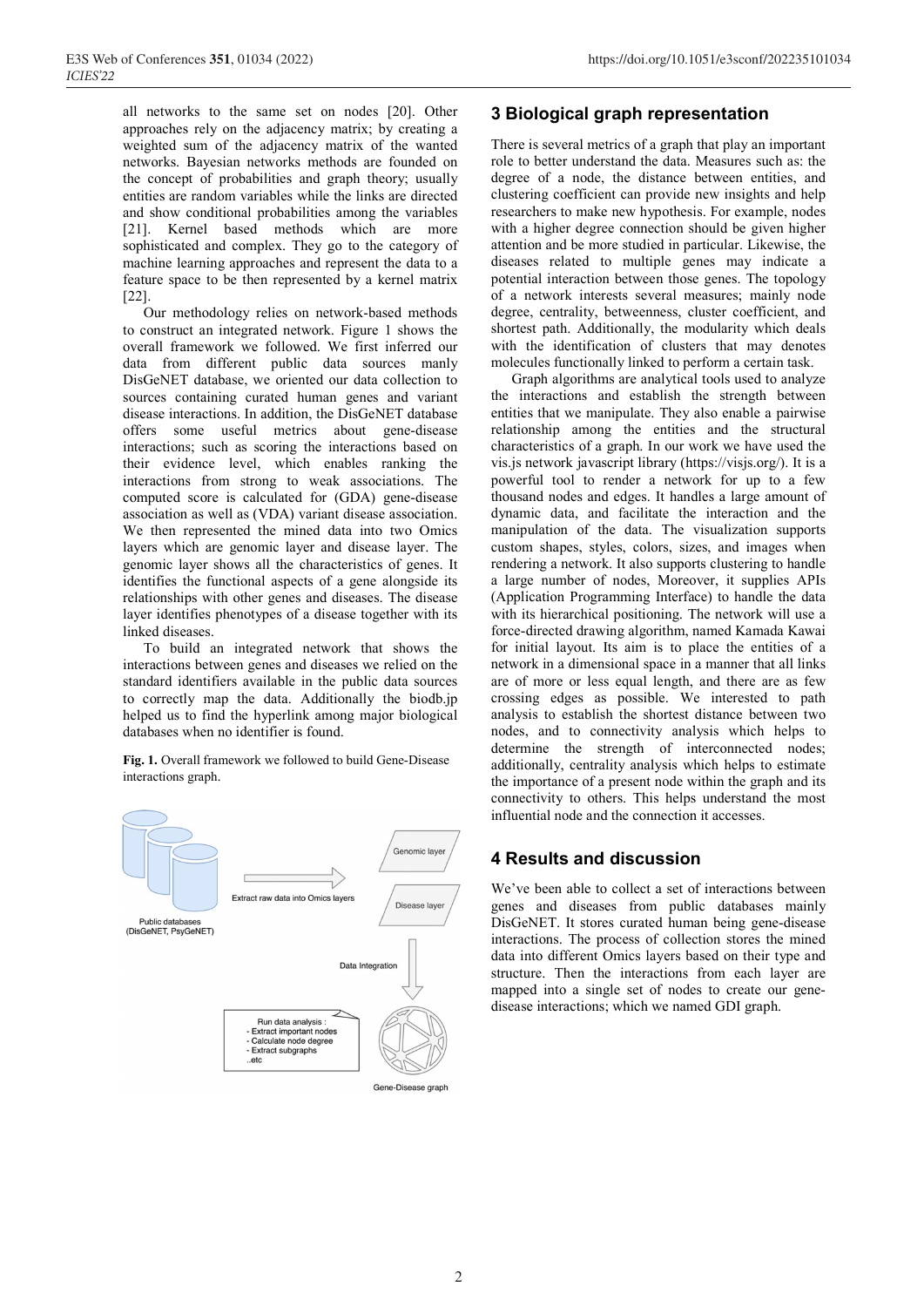#### **Fig. 2.** Gene-Disease interactions (GDI).



Figure 2 shows our GDI graph, genes are represented by orange circles while diseases are blue boxes. A link is drawn between a gene and a disease when an interaction is identified between gene-disease entities. Also, the size of a gene node is reflected by the in-degree node; so that big nodes have higher node degree. The visualization of the network is performed with the vis.js library; At first the visualized networks is very dense; however, we can easily determine some sub graphs inside it. Besides some nodes are being highly connected than others which may present some interconnected sub graphs within the GDI graph. We interested to the betweenness centrality to provide significant insights about the manipulated data, and helps extract the important nodes within our network. Graph analytics are hence easier to work with than the traditional techniques being used. Just by representing the data in a graph we could have insights about the interactions. Laying out the graph is a crucial stage in network analysis that makes the graph more intelligible and easier to understand, our main goal of these analysis is to show that the use of graphs can help to extract important interactions between genes and disease. Our network is being very large and complex, for that reason we provided Figure 3, it shows another version for our GDI network which is zooming into some important nodes that we are going to talk about and explain.

**Fig. 3.** A light version of our Gene-Disease interactions (GDI) network, zooming into some important nodes (e.g., Epilepsy, FGFR3 …).



Within our GDI graph that we represented in Figure 3; it is using the force-directed graph drawing algorithm. I is very important to better visualize the network to be able to understand the functional interactions between the entities, we have been able to visually determine some important nodes like the gene FGFR3 which have the higher connectivity degree, about 2130 edges connected to it. In addition, the diseases

related to FGFR3 (fibroblast growth factor receptor 3) are mostly syndromes that involve thanatophoric dysplasia, achondroplasia, and hypochondroplasia [23]. Another important gene in our graph is the GATA4 gene which also have the second higher node degree with 487 links. It has been reported that a heterozygous G296S missense mutation of GATA4 is responsible of atrial and ventricular septal defects and also pulmonary valve stenosis in humans. GATA4 encodes a cardiac transcription factor, which may result in cardiac bifida and lethality by embryonic day (E)9.5 [24] when deleted in mice. We should also mention that the network holds some disease nodes that are linked to several genes; as an example Epilepsy, It is a neurological disorder that is related to abnormal activity in brain, causing seizures or periods of unusual behavior, sensations, and sometimes loss of awareness, additionally to other phenotypes. The causes are in some cases genetic, but in most cases they are not identified [25], within our GDI graph we found that the Epilepsy is linked to several genes such as FGFR3, GATA4 and MTR genes. Therefore these important nodes should be further investigated. Jie Wang. et al in their research article [25] about finding Epilepsy associated genes found 977 genes related to Epilepsy which they grouped into categories based on the manifestation of epilepsy' phenotype. They also discovered it is associated to the genes we found in our GDI graph. Therefor further attention should be provided to the associated genes due to the fact of their presence in multiple diseases. It has been known that activating mutations in the FGFR3 gene are responsible for several autosomal dominant syndromes; which have been found to be present in cancer. Moreover, CATSHL syndrome, characterized by pamprodactyly, tall stature and hearing loss, is caused by loss-of-function mutations of FGFR3 gene [26]. Based on the medical literature we could explain why the FGFR3 gene has several connections with different syndromes and diseases inside our GDI graph; which shows the importance of graphs for the analysis of such interactions.

#### **5 Conclusion**

In this article we explained how network analysis help the researcher community to extract hidden information's from gene-disease interactions. We first used data mining techniques to collect gene-disease interactions from multiple sources. We represented the different interactions into Omics layers. Using data integrations methods, we have been able to build a network of interactions between genes and diseases. by representing the network, we successfully extracted some important nodes, mainly genes with a high node degree like FGFR3 and GATA4 which should be further investigated.

#### **References**

- 1. R. Hawkins, G. Hon, B. Ren, *Next-generation genomics: an integrative approach*. Nat. Rev. Genet, **11**, 476–486 (2010)
- 2. R. Nielsen, J. Paul, A. Albrechtsen, Y. Song, Genotype and SNP calling from next-generation sequencing data. Nat. Rev. Genet. **12**, 443–451 (2011)
- 3. J. Hirschhorn, M. Daly, *Genome-wide association studies for common diseases and complex traits*. Nat. Rev. Genet. **6**, 95–108 (2005)
- 4. R. Duerr R, et al, *A genome-wide association study identifies IL23R as an inflammatory bowel disease gene*, Science **314**, 1461–1463 (2006)